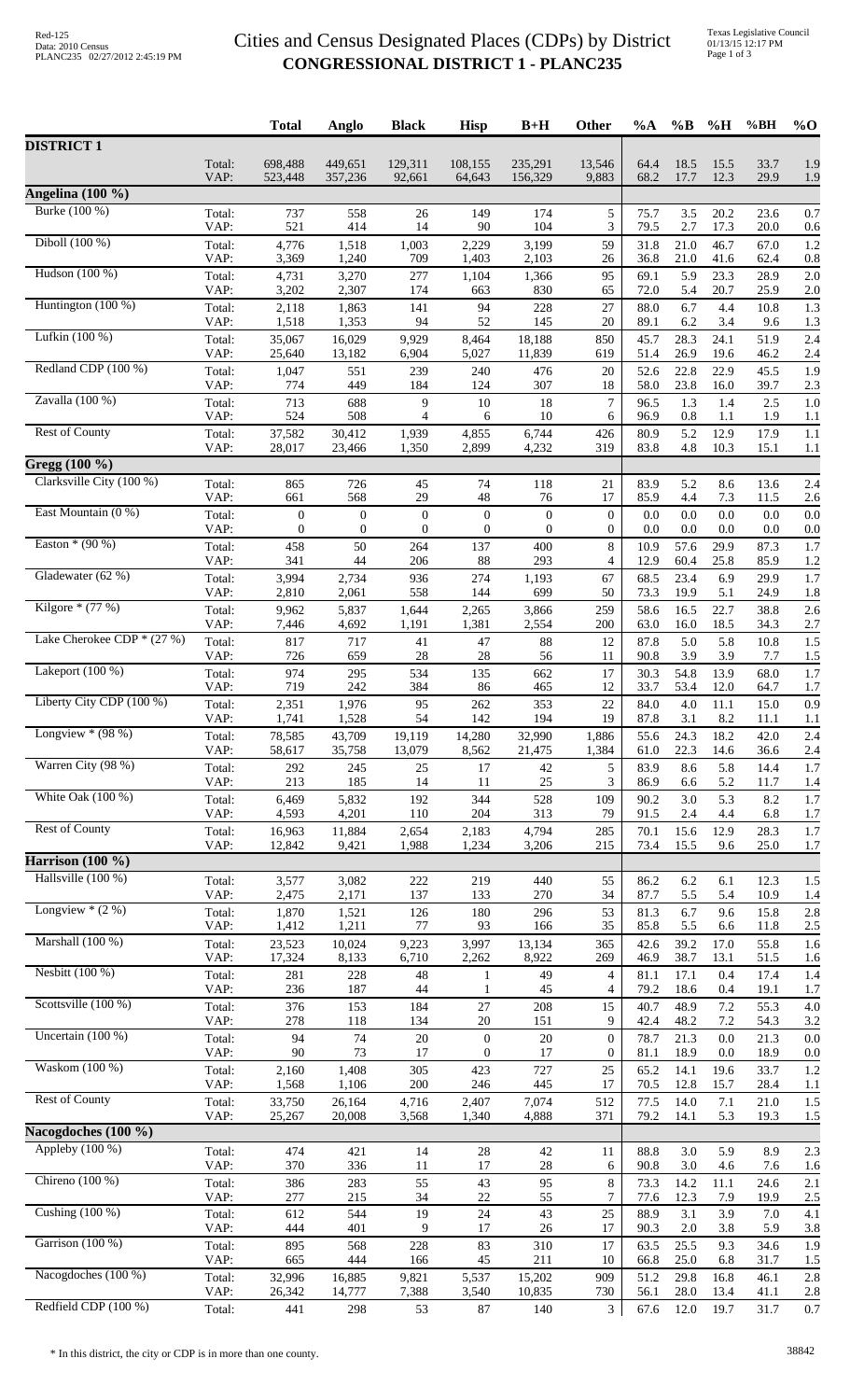## Cities and Census Designated Places (CDPs) by District **CONGRESSIONAL DISTRICT 1 - PLANC235**

|                                            |                | <b>Total</b>     | Anglo            | <b>Black</b>        | <b>Hisp</b>    | $B+H$          | Other                        | $\%A$        | $\%$ B       | $\%$ H       | %BH            | $%$ <sup>O</sup> |
|--------------------------------------------|----------------|------------------|------------------|---------------------|----------------|----------------|------------------------------|--------------|--------------|--------------|----------------|------------------|
| <b>DISTRICT 1</b>                          |                |                  |                  |                     |                |                |                              |              |              |              |                |                  |
| Nacogdoches (100 %)                        |                |                  |                  |                     |                |                |                              |              |              |              |                |                  |
| <b>Rest of County</b>                      | VAP:<br>Total: | 329<br>28,720    | 240<br>20,700    | 39<br>2,032         | 48<br>5,554    | 87<br>7,527    | 2<br>493                     | 72.9<br>72.1 | 11.9<br>7.1  | 14.6<br>19.3 | 26.4<br>26.2   | 0.6<br>1.7       |
|                                            | VAP:           | 21,036           | 16,034           | 1,426               | 3,238          | 4,643          | 359                          | 76.2         | 6.8          | 15.4         | 22.1           | 1.7              |
| Panola (100 %)                             |                |                  |                  |                     |                |                |                              |              |              |              |                |                  |
| Beckville (100 %)                          | Total:<br>VAP: | 847<br>600       | 506<br>370       | 216<br>153          | 117<br>74      | 333<br>227     | $8\,$<br>3                   | 59.7<br>61.7 | 25.5<br>25.5 | 13.8<br>12.3 | 39.3<br>37.8   | 0.9<br>0.5       |
| Carthage (100 %)                           | Total:         | 6,779            | 4,438            | 1,472               | 746            | 2,213          | 128                          | 65.5         | 21.7         | 11.0         | 32.6           | 1.9              |
| Gary City (100 %)                          | VAP:           | 5,111            | 3,542            | 1,035               | 450            | 1,482          | 87                           | 69.3         | 20.3         | 8.8          | 29.0           | 1.7              |
|                                            | Total:<br>VAP: | 311<br>223       | 291<br>208       | $\tau$<br>5         | $\,8\,$<br>6   | 15<br>11       | 5<br>4                       | 93.6<br>93.3 | 2.3<br>2.2   | 2.6<br>2.7   | 4.8<br>4.9     | 1.6<br>1.8       |
| Tatum $*(19%)$                             | Total:         | 267              | 139              | 70                  | 57             | 125            | 3                            | 52.1         | 26.2         | 21.3         | 46.8           | 1.1              |
| <b>Rest of County</b>                      | VAP:<br>Total: | 196<br>15,592    | 104<br>12,147    | 57<br>2,243         | 35<br>1,042    | 90<br>3,263    | 2<br>182                     | 53.1<br>77.9 | 29.1<br>14.4 | 17.9<br>6.7  | 45.9<br>20.9   | 1.0<br>1.2       |
|                                            | VAP:           | 11,796           | 9,435            | 1,664               | 570            | 2,223          | 138                          | 80.0         | 14.1         | 4.8          | 18.8           | 1.2              |
| <b>Rusk (100 %)</b>                        |                |                  |                  |                     |                |                |                              |              |              |              |                |                  |
| Easton $*(10\%)$                           | Total:<br>VAP: | 52<br>40         | 6<br>3           | 45<br>36            | 1<br>1         | 46<br>37       | $\boldsymbol{0}$<br>$\theta$ | 11.5<br>7.5  | 86.5<br>90.0 | 1.9<br>2.5   | 88.5<br>92.5   | 0.0<br>0.0       |
| Henderson (100 %)                          | Total:         | 13,712           | 7,711            | 3,376               | 2,474          | 5,811          | 190                          | 56.2         | 24.6         | 18.0         | 42.4           | 1.4              |
| Kilgore $*(23%)$                           | VAP:           | 10,613           | 6,276            | 2,565               | 1,653          | 4,196          | 141                          | 59.1         | 24.2         | 15.6         | 39.5           | 1.3              |
|                                            | Total:<br>VAP: | 3,013<br>2,240   | 2,440<br>1,899   | 222<br>120          | 303<br>183     | 514<br>300     | 59<br>41                     | 81.0<br>84.8 | 7.4<br>5.4   | 10.1<br>8.2  | 17.1<br>13.4   | 2.0<br>1.8       |
| Lake Cherokee CDP $*(73%)$                 | Total:         | 2,254            | 1,793            | 224                 | 197            | 420            | 41                           | 79.5         | 9.9          | 8.7          | 18.6           | 1.8              |
| Mount Enterprise (100 %)                   | VAP:<br>Total: | 1,792<br>447     | 1,512<br>376     | 149<br>35           | 105<br>37      | 254<br>69      | 26<br>$\sqrt{2}$             | 84.4<br>84.1 | 8.3<br>7.8   | 5.9<br>8.3   | 14.2<br>15.4   | 1.5<br>0.4       |
|                                            | VAP:           | 370              | 316              | 31                  | 23             | 52             | $\overline{c}$               | 85.4         | 8.4          | 6.2          | 14.1           | 0.5              |
| New London $(100\%)$                       | Total:<br>VAP: | 998<br>747       | 837<br>642       | 74<br>47            | 73<br>44       | 146<br>91      | 15<br>14                     | 83.9<br>85.9 | 7.4<br>6.3   | 7.3<br>5.9   | 14.6<br>12.2   | 1.5<br>1.9       |
| Overton $*(93%)$<br>Reklaw (42 %)          | Total:         | 2,374            | 1,864            | 394                 | 97             | 484            | 26                           | 78.5         | 16.6         | 4.1          | 20.4           | 1.1              |
|                                            | VAP:           | 1,736            | 1,390            | 272                 | 51             | 323            | 23                           | 80.1         | 15.7         | 2.9          | 18.6           | 1.3              |
|                                            | Total:<br>VAP: | 161<br>128       | 135<br>110       | 12<br>10            | 14<br>8        | 25<br>17       | $\mathbf{1}$<br>1            | 83.9<br>85.9 | 7.5<br>7.8   | 8.7<br>6.3   | 15.5<br>13.3   | 0.6<br>0.8       |
| Tatum $*(81%)$                             | Total:         | 1,118            | 678              | 164                 | 269            | 421            | 19                           | 60.6         | 14.7         | 24.1         | 37.7           | 1.7              |
| <b>Rest of County</b>                      | VAP:           | 766              | 492              | 109                 | 157            | 261            | 13                           | 64.2         | 14.2         | 20.5         | 34.1           | 1.7              |
|                                            | Total:<br>VAP: | 29,201<br>22,519 | 19,397<br>15,408 | 5,287<br>4,256      | 4,144<br>2,570 | 9,374<br>6,793 | 430<br>318                   | 66.4<br>68.4 | 18.1<br>18.9 | 14.2<br>11.4 | 32.1<br>30.2   | 1.5<br>1.4       |
| <b>Sabine</b> (100 %)                      |                |                  |                  |                     |                |                |                              |              |              |              |                |                  |
| Hemphill $(100\%)$                         | Total:<br>VAP: | 1,198<br>897     | 946<br>736       | 146<br>99           | 86<br>46       | 232<br>145     | 20<br>16                     | 79.0<br>82.1 | 12.2<br>11.0 | 7.2<br>5.1   | 19.4<br>16.2   | 1.7<br>1.8       |
| Milam CDP (100 %)                          | Total:         | 1,480            | 1,320            | 84                  | 40             | 124            | 36                           | 89.2         | 5.7          | 2.7          | 8.4            | 2.4              |
| Pineland $(100\%)$                         | VAP:           | 1,222            | 1,109            | 56                  | $28\,$         | 84             | 29                           | 90.8         | 4.6          | 2.3          | 6.9            | 2.4              |
|                                            | Total:<br>VAP: | 850<br>615       | 605<br>451       | 196<br>132          | 44<br>26       | 235<br>156     | 10<br>8                      | 71.2<br>73.3 | 23.1<br>21.5 | 5.2<br>4.2   | 27.6<br>25.4   | 1.2<br>1.3       |
| <b>Rest of County</b>                      | Total:         | 7,306            | 6,613            | 422                 | 174            | 592            | 101                          | 90.5         | 5.8          | 2.4          | 8.1            | 1.4              |
| San Augustine (100 %)                      | VAP:           | 5,980            | 5,466            | 318                 | 117            | 435            | 79                           | 91.4         | 5.3          | 2.0          | 7.3            | 1.3              |
| Broaddus (100 %)                           | Total:         | 207              | 196              | 1                   | 6              | $\tau$         | $\overline{4}$               | 94.7         | 0.5          | 2.9          | 3.4            | 1.9              |
|                                            | VAP:           | 151              | 145              | $\boldsymbol{0}$    | 5              | 5              | 1                            | 96.0         | 0.0          | 3.3          | 3.3            | 0.7              |
| San Augustine (100 %)                      | Total:<br>VAP: | 2,108<br>1,604   | 767<br>678       | 1,101<br>783        | 221<br>130     | 1,321<br>913   | 20<br>13                     | 36.4<br>42.3 | 52.2<br>48.8 | 10.5<br>8.1  | 62.7<br>56.9   | 0.9<br>0.8       |
| <b>Rest of County</b>                      | Total:         | 6,550            | 5,220            | 959                 | 305            | 1,258          | 72                           | 79.7         | 14.6         | 4.7          | 19.2           | 1.1              |
| Shelby $(100\%$                            | VAP:           | 5,244            | 4,272            | 741                 | 180            | 917            | 55                           | 81.5         | 14.1         | 3.4          | 17.5           | 1.0              |
| Center (100 %)                             | Total:         | 5,193            | 2,030            | 1,769               | 1,355          | 3,103          | 60                           | 39.1         | 34.1         | 26.1         | 59.8           | 1.2              |
|                                            | VAP:           | 3,746            | 1,646            | 1,239               | 829            | 2,059          | 41                           | 43.9         | 33.1         | 22.1         | 55.0           | 1.1              |
| Huxley (100 %)                             | Total:<br>VAP: | 385<br>322       | 344<br>295       | 24<br>17            | 17<br>10       | 41<br>27       | $\theta$<br>$\boldsymbol{0}$ | 89.4<br>91.6 | 6.2<br>5.3   | 4.4<br>3.1   | 10.6<br>8.4    | 0.0<br>0.0       |
| Joaquin (100 %)                            | Total:         | 824              | 600              | 131                 | 87             | 218            | 6                            | 72.8         | 15.9         | 10.6         | 26.5           | 0.7              |
|                                            | VAP:           | 594              | 442              | 97                  | 49             | 146            | 6                            | 74.4         | 16.3         | 8.2          | 24.6           | 1.0              |
| Tenaha (100 %)                             | Total:<br>VAP: | 1,160<br>779     | 424<br>322       | 460<br>290          | 278<br>161     | 724<br>448     | 12<br>9                      | 36.6<br>41.3 | 39.7<br>37.2 | 24.0<br>20.7 | 62.4<br>57.5   | 1.0<br>1.2       |
| Timpson $(100\%)$<br><b>Rest of County</b> | Total:         | 1,155            | 667              | 386                 | 101            | 480            | 8                            | 57.7         | 33.4         | 8.7          | 41.6           | 0.7              |
|                                            | VAP:<br>Total: | 845<br>16,731    | 502<br>12,470    | 266<br>1,799        | 73<br>2,326    | 335<br>4,104   | 8<br>157                     | 59.4<br>74.5 | 31.5<br>10.8 | 8.6<br>13.9  | 39.6<br>24.5   | 0.9<br>0.9       |
|                                            | VAP:           | 12,435           | 9,691            | 1,317               | 1,311          | 2,618          | 126                          | 77.9         | 10.6         | 10.5         | 21.1           | 1.0              |
| <b>Smith</b> $(100\%)$                     |                |                  |                  |                     |                |                |                              |              |              |              |                |                  |
| Arp $(100\%)$                              | Total:<br>VAP: | 970<br>706       | 848<br>632       | 48<br>26            | 60<br>37       | 108<br>63      | 14<br>11                     | 87.4<br>89.5 | 4.9<br>3.7   | 6.2<br>5.2   | 11.1<br>8.9    | 1.4<br>1.6       |
| Bullard (98 %)                             | Total:         | 2,416            | 2,105            | 86                  | 182            | 264            | 47                           | 87.1         | 3.6          | 7.5          | 10.9           | 1.9              |
| Emerald Bay CDP (100 %)                    | VAP:           | 1,587            | 1,411            | 49                  | 99             | 147            | 29                           | 88.9         | 3.1          | 6.2          | 9.3            | 1.8              |
|                                            | Total:<br>VAP: | 1,047<br>969     | 1,023<br>950     | $\overline{4}$<br>4 | 6<br>4         | $10\,$<br>8    | 14<br>11                     | 97.7<br>98.0 | 0.4<br>0.4   | 0.6<br>0.4   | 1.0<br>$0.8\,$ | 1.3<br>1.1       |
| Hideaway (100 %)                           | Total:         | 3,083            | 2,957            | $\overline{9}$      | $77\,$         | 86             | $40\,$                       | 95.9         | 0.3          | 2.5          | 2.8            | 1.3              |